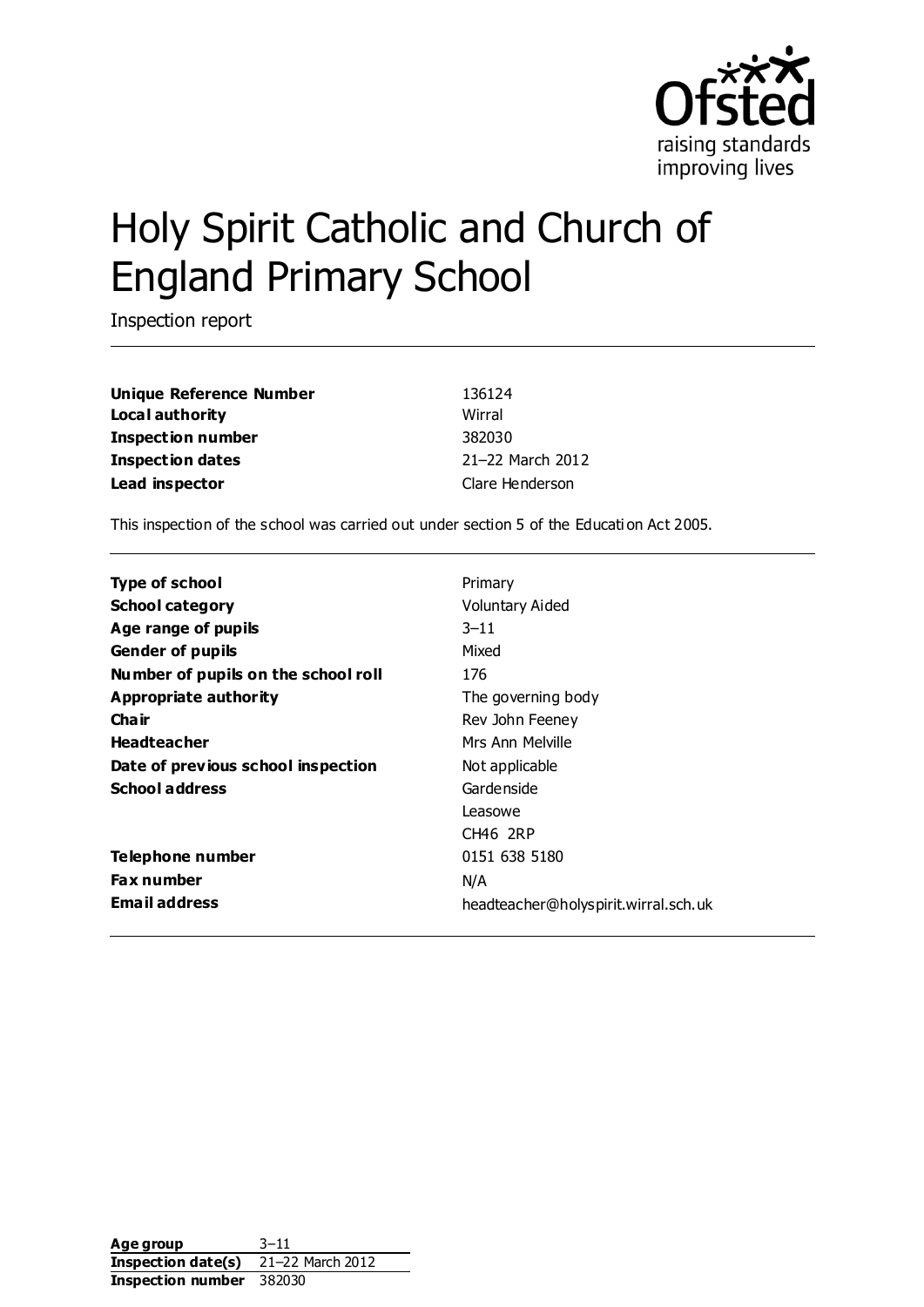

You can use Parent View to give Ofsted your opinion on your child's school. Ofsted will use the information parents and carers provide when deciding which schools to inspect and when.

You can also use Parent View to find out what other parents and carers think about schools in England. You can visit [www.parentview.ofsted.gov.uk,](../AppData/Local/Microsoft/Windows/Temporary%20Internet%20Files/Content.IE5/WY203F5T/www.parentview.ofsted.gov.uk) or look for the link on the main Ofsted website: [www.ofsted.gov.uk](../AppData/Local/Microsoft/Windows/Temporary%20Internet%20Files/Content.IE5/WY203F5T/www.ofsted.gov.uk)

The Office for Standards in Education, Children's Services and Skills (Ofsted) regulates and inspects to achieve excellence in the care of children and young people, and in education and skills for learners of all ages. It regulates and inspects childcare and children's social care, and inspects the Children and Family Court Advisory Support Service (Cafcass), schools, colleges, initial teacher training, work-based learning and skills training, adult and community learning, and education and training in prisons and other secure establishments. It assesses council children's services, and inspects services for looked after children, safeguarding and child protection.

Further copies of this report are obtainable from the school. Under the Education Act 2005, the school must provide a copy of this report free of charge to certain categories of people. A charge not exceeding the full cost of reproduction may be made for any other copies supplied.

If you would like a copy of this document in a different format, such as large print or Braille, please telephone 0300 123 4234, or email [enquiries@ofsted.gov.uk](mailto:enquiries@ofsted.gov.uk)

You may copy all or parts of this document for non-commercial purposes, as long as you give details of the source and date of publication and do not alter the information in any way.

To receive regular email alerts about new publications, including survey reports and school inspection reports, please visit our website and go to 'Subscribe'.

Piccadilly Gate Store Street Manchester M1 2WD

T: 0300 123 4234 Textphone: 0161 618 8524 [enquiries@ofsted.gov.uk](mailto:enquiries@ofsted.gov.uk) [www.ofsted.gov.uk](http://www.ofsted.gov.uk/)



© Crown copyright 2012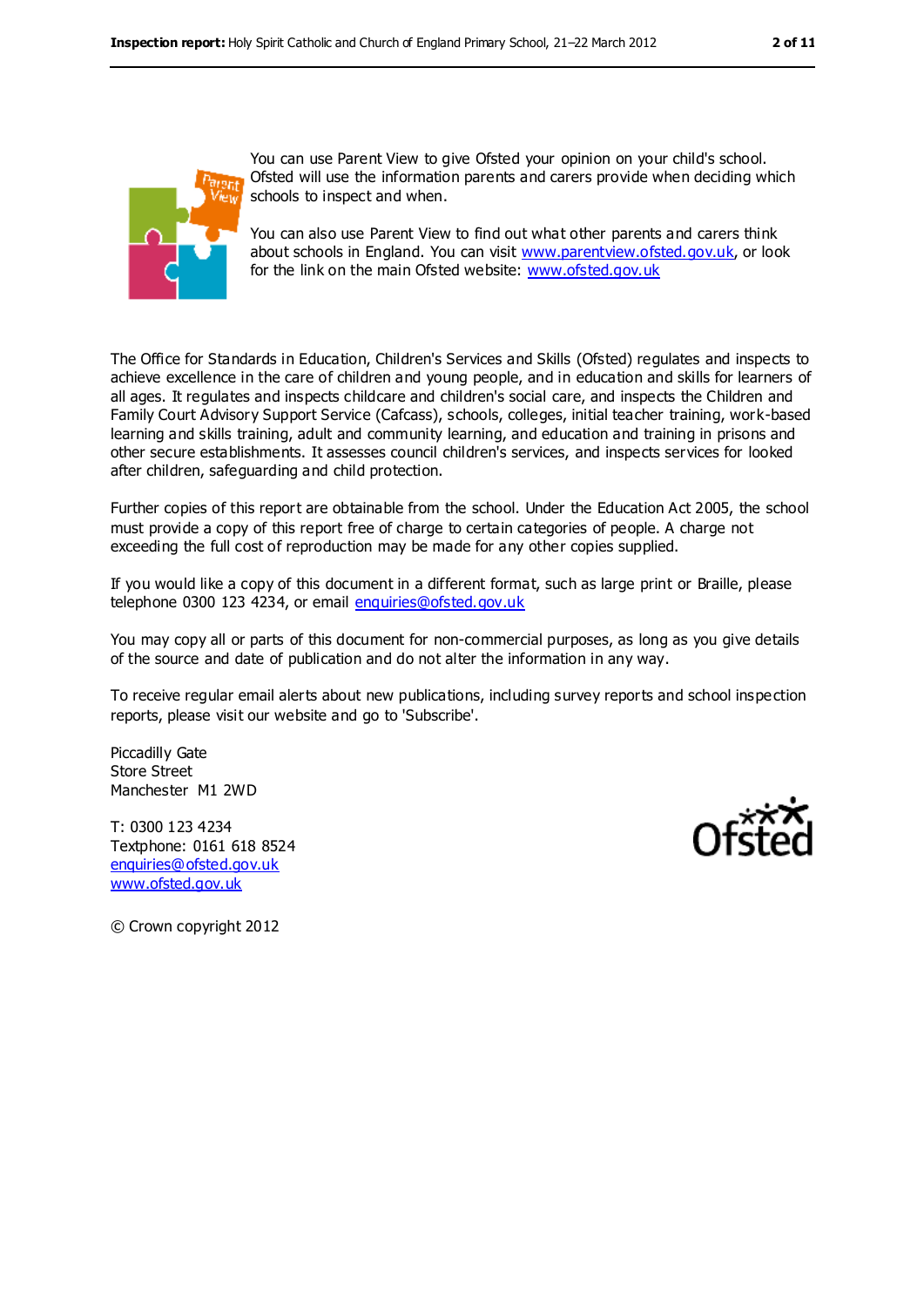# **Introduction**

Inspection team

Clare Henderson Anthony Buckley Additional inspector Additional inspector

This inspection was carried out with two days' notice. The inspectors observed sixteen lessons taught by nine teachers, listened to individual pupils reading in Years 1, 4 and 6 and scrutinised pupils' work. They held meetings with members of the governing body, staff and groups of pupils. They observed the school's work and looked at documents relating to safeguarding, pupils' progress and attainment and the way in which the school evaluates its own performance. There were no responses to the online questionnaire (Parent View) to consider when planning the inspection. The inspectors analysed the 95 completed questionnaires received from parents and carers and those from staff and pupils.

# **Information about the school**

This school is smaller than the average sized primary school. However, it has increased in size by 30% since the last inspection in February 2010. The proportion of pupils known to be eligible for free school meals is well above average. The proportion of disabled pupils and those who have special educational needs is above average. The large majority of pupils are from White British backgrounds. A small and increasing minority are from minority ethnic groups. A few pupils speak English as an additional language. The school meets the current floor standard. A higher than average number of pupils join the school during Key Stage 2. The school has gained the Activemark, Healthy School status and the local authority International School's status.

The headteacher works at the school for three days each week, while the deputy headteacher leads and manages the school for two days. The school runs before- and afterschool clubs which were considered as part of this inspection.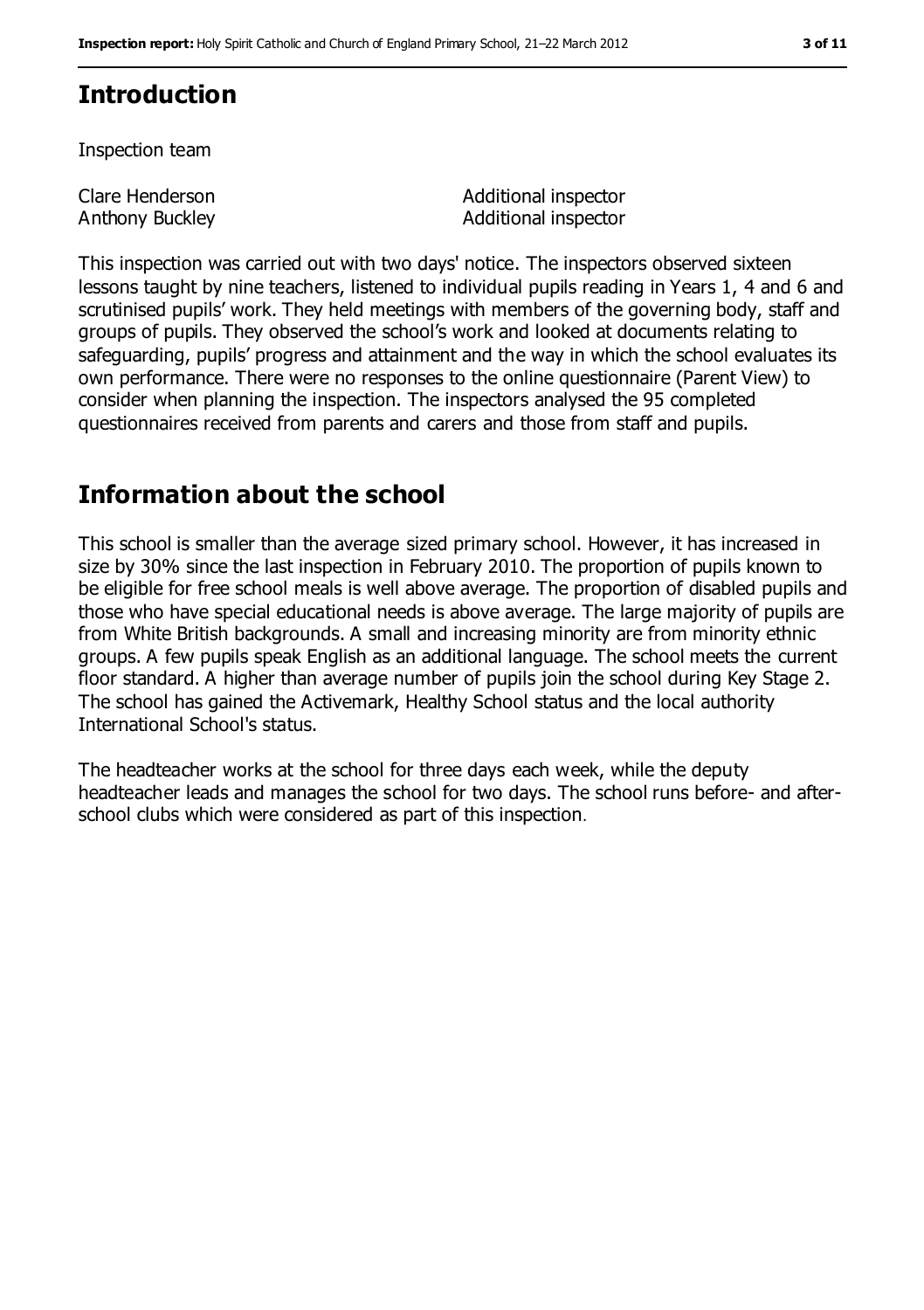**Inspection grades: 1 is outstanding, 2 is good, 3 is satisfactory and 4 is inadequate** Please turn to the glossary for a description of the grades and inspection terms

# **Inspection judgements**

| <b>Overall Effectiveness</b> |  |
|------------------------------|--|
|------------------------------|--|

| <b>Achievement of pupils</b>          |  |
|---------------------------------------|--|
| <b>Quality of teaching</b>            |  |
| <b>Behaviour and safety of pupils</b> |  |
| <b>Leadership and management</b>      |  |

### **Key Findings**

- This is a good school. It is extremely welcoming and inclusive. Its main strengths are outstanding leadership from its senior leaders, the school's outstanding contribution to pupils' spiritual, moral, social and cultural development and the outstanding engagement it has with parents and carers. The school is not outstanding overall because, although reading, writing, communication and mathematical skills are developed and applied well across the curriculum, there are missed opportunities for teachers to extend the range of these skills within all subjects of the curriculum.
- Children make good progress and achieve well in the Early Years Foundation Stage. All groups of pupils, including disabled pupils and those who have special educational needs, and those who speak English as an additional language make at least good progress and achievement is good in Years 1 to 6. When they leave school in Year 6 pupils' attainment in reading, writing and mathematics is broadly average for all groups.
- **Pupils say they enjoy coming to school and feel safe. Behaviour around the school and** in lessons is good. Pupils have a good understanding of the different types of bullying, including verbal, physical and racist. They say such behaviour is very rare and is dealt with quickly by staff if it does occur.
- The quality of teaching is good with outstanding practice evident. Teachers and support staff are attentive to pupils' personal needs and this enables all groups of pupils and particularly those who are new to the school to settle and make at least good progress in their learning.
- Senior leaders and members of the governing body regularly review the school's performance and have given high priority to improving the quality of teaching and learning. However, all curriculum leaders do not have enough involvement in monitoring and evaluating the quality of teaching and learning within all the subjects of the curriculum.

#### **What does the school need to do to improve further?**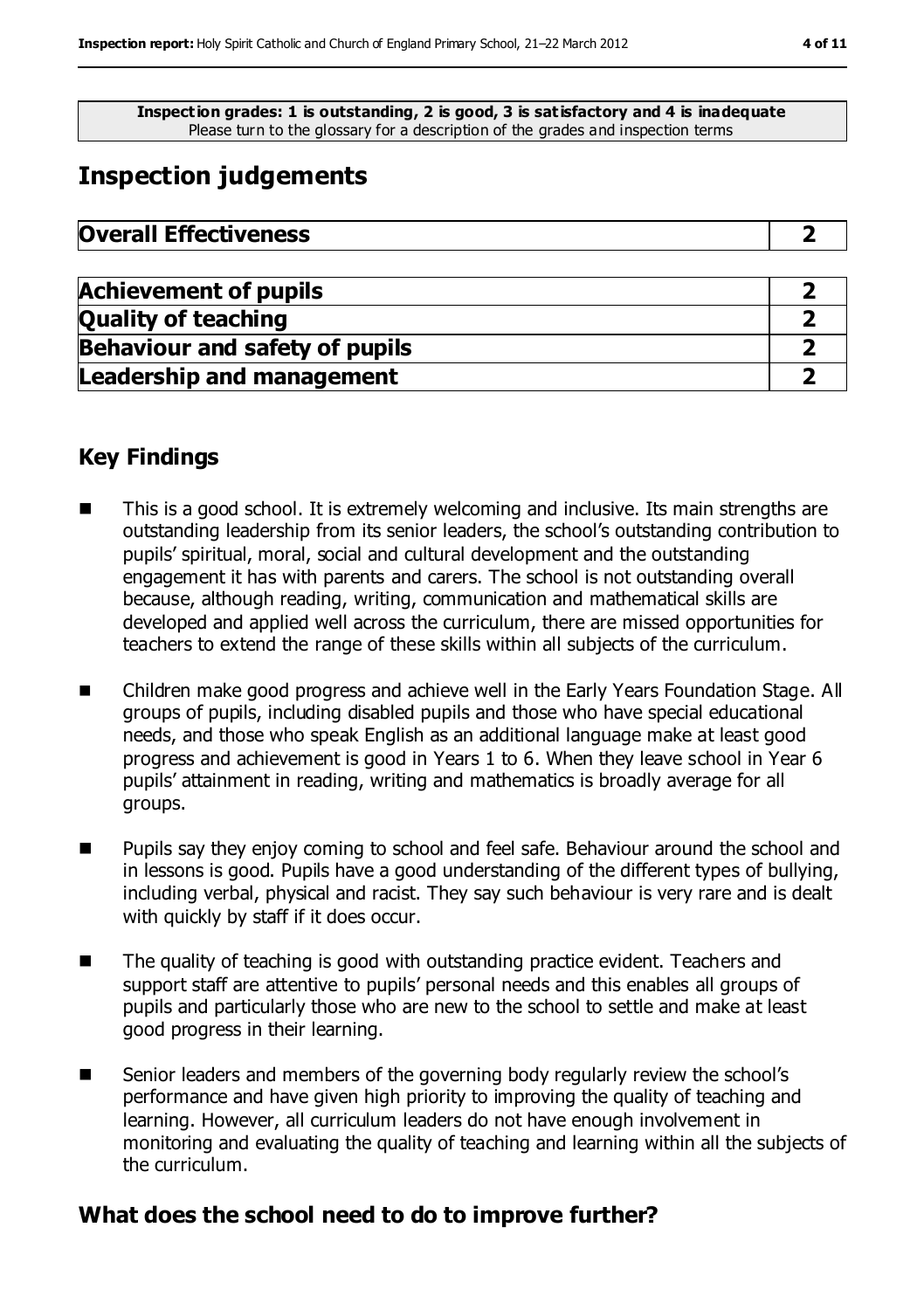- Raise pupils' achievement to outstanding by increasing opportunities for all pupils to extend their reading, writing, communication and mathematical skills across all subjects of the curriculum.
- Raise the quality of leadership and management to outstanding by fully involving all curriculum leaders in monitoring and evaluating the quality of teaching and learning across all subjects of the curriculum.

#### **Main Report**

#### **Achievement of pupils**

In all lessons, pupils have positive attitudes to learning, showing enthusiasm in all their activities. They are attentive and collaborate well in pairs and small groups. For instance, in a Key Stage 2 English lesson, pupils were investigating issues relating to different weather conditions and learned at a rapid pace. They were successfully challenged to use researching, thinking, and communication skills to evaluate their own and the learning of their classmates, praising their efforts and suggesting how work could be improved. However, occasionally in lessons, pupils do not forge ahead with their learning so much because there is not a wide enough range of opportunities for them to extend their reading, writing, communication and mathematical skills across all the subjects they study.

Children join the Early Years Foundation Stage with skills that are generally low and particularly in their communication, mathematical and social skills. They make good progress because teaching and provision support their learning effectively. Outstanding links with parents and carers enable children to settle happily and to thoroughly enjoy learning**.** Good progress is maintained in Years 1 to 6 and all groups of pupils make better progress than similar groups nationally. Pupils' handwriting is generally neat and they present their work well. They can write clearly in a variety of styles to express their ideas and feelings, including narrative and poetry. In the Early Years Foundation Stage and in Years 1 and 2 a high priority is given to developing pupils' speech and language and understanding of letter names and sounds. Attainment in reading is broadly average at the end of Year 2 and by the time pupils leave school in Year 6. Pupils have secure mathematical calculation skills. They are becoming more competent at using them to solve real-life number problems.

Disabled pupils and those who have special educational needs make at least good progress and outstanding progress for an increasing minority. This is because of the precise and very effective support they receive. Pupils who are new to the school or speak English as an additional language make rapid progress because of the high quality support the school provides. In their questionnaires, almost all parents and carers agreed that their children were making good progress at the school. Inspection evidence shows this is an accurate view.

#### **Quality of teaching**

Comments such as, ' The school has really helped my child with his learning difficulties' and 'I am very happy with his progress and the teaching standard', reflect the unanimous views of parents and carers that the quality of teaching is good. Pupils also say that the teaching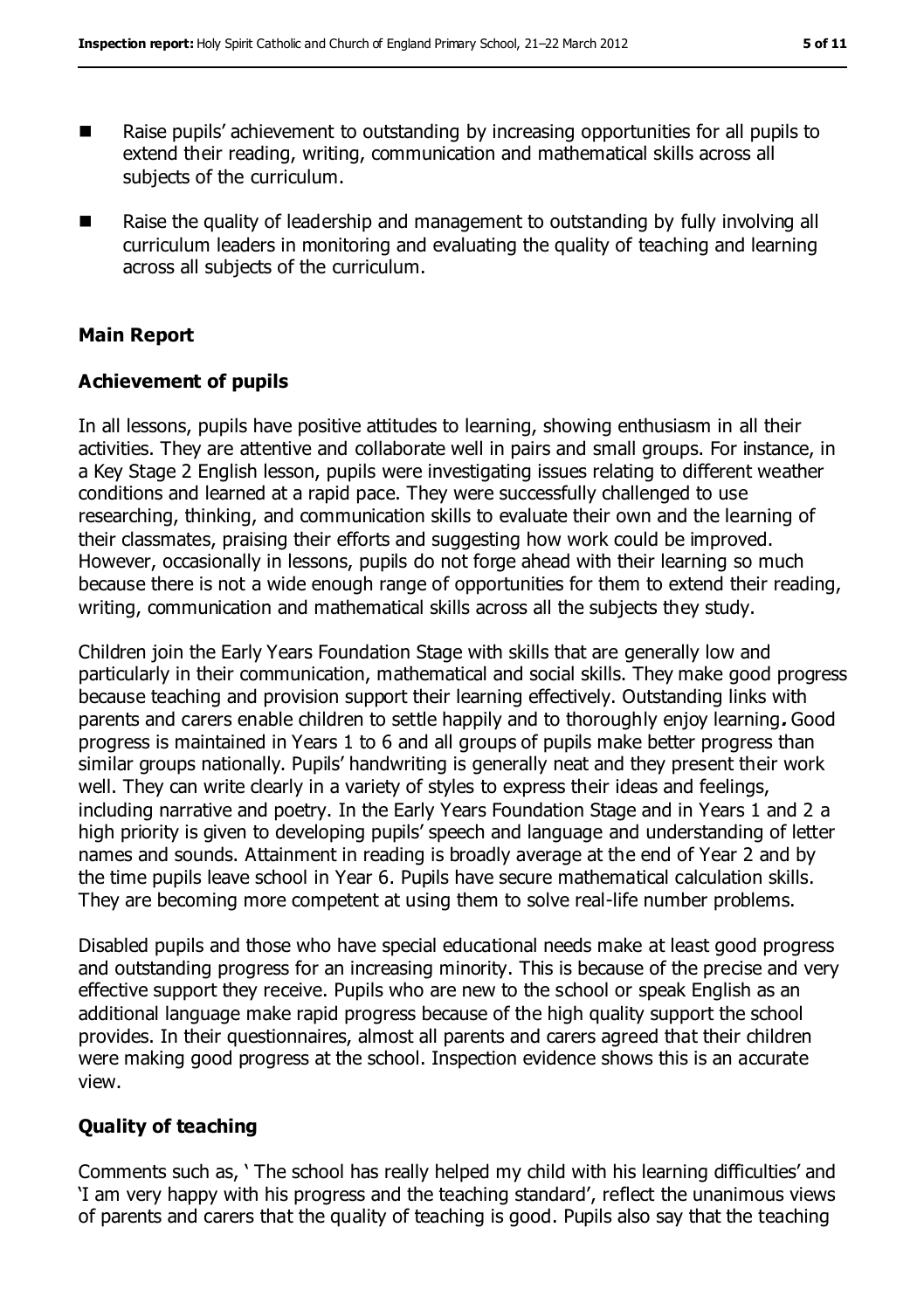they receive is good. These views are supported by inspection findings. The quality of teaching in the Early Years Foundation Stage displays outstanding qualities because children become good communicators, readers and writers. For instance, they listen enthralled to a story about a granny's trip to the market and, in response to searching questions, confidently talked and wrote about where they would fly to on a magic carpet. 'I would go to India to see the tigers' exclaimed one child. The quality of teaching in Key Stage 1 classes is good and occasionally outstanding. This is because most teachers are secure in knowing how well individuals are doing and what are the needs of different groups. In a Key Stage 1 lesson, the pirate theme chosen by the pupils was used very effectively to develop their learning, including their communication, scientific and writing skills as they designed boats that can float and then experimented using differing materials. They employed testing and modifying skills with confidence and consequently learning was rapid and sustained. Teaching is generally conducted at a lively pace with good variety so that pupils are kept interested. For example, in one Key Stage 2 design and technology lesson, pupils' interest was stimulated and held as they designed and subsequently tested the weather vanes they made.

Marking is generally regular and gives clear indications of what pupils need to do to improve their work. Teachers plan activities that are usually appropriately challenging for different groups of learners by age and ability. Teaching assistants make a very effective contribution to the learning individuals and groups of pupils.

In lessons, pupils are encouraged to show respect to one another and to the adults working with them. Teachers enthuse, engage and motivate pupils well and foster their curiosity, imaginations and enthusiasm for learning. For example, pupils develop and apply social and moral issues in their school life and in relation to world issues as they discuss fair trade and sustaining the world's resources

#### **Behaviour and safety of pupils**

The school is a friendly and welcoming place in which to learn. Pupils behave well and act responsibly in and around the school. They engage well in lessons and are considerate to the needs of others. As a result, any disruption to learning is minimal. Staff, parents, carers and pupils overwhelmingly say that behaviour is good and has been over time. The exceptionally close working arrangements with outside agencies have enabled very effective support to be given to families who have children with behavioural difficulties. This has resulted in significant improvement in the attitudes of the few pupils who find it difficult to act responsibly at times. The overwhelming majority of parents and carers do not express any concerns about bullying. Pupils say that bullying is rare and, again, on the few occasions when it occurs, it is dealt with swiftly and effectively.

Pupils say they feel safe at all times in school, a view shared by parents and carers. They have a good understanding of how to stay safe. This is promoted well through the curriculum, for example, by pupils being taught about road safety and how to use the internet safely. Pupils take on a variety of responsibilities willingly, including being a school councillor or play leader. In so doing, they add to the life of the school. This is seen in the work of the school council in raising funds for charities or to purchase equipment for break and lunchtime use. Pupils' enjoyment of school is seen in their above average attendance and their punctuality. The school identified a few pupils who were persistently absent and, through work with families, addressed the issue. This has proved successful and such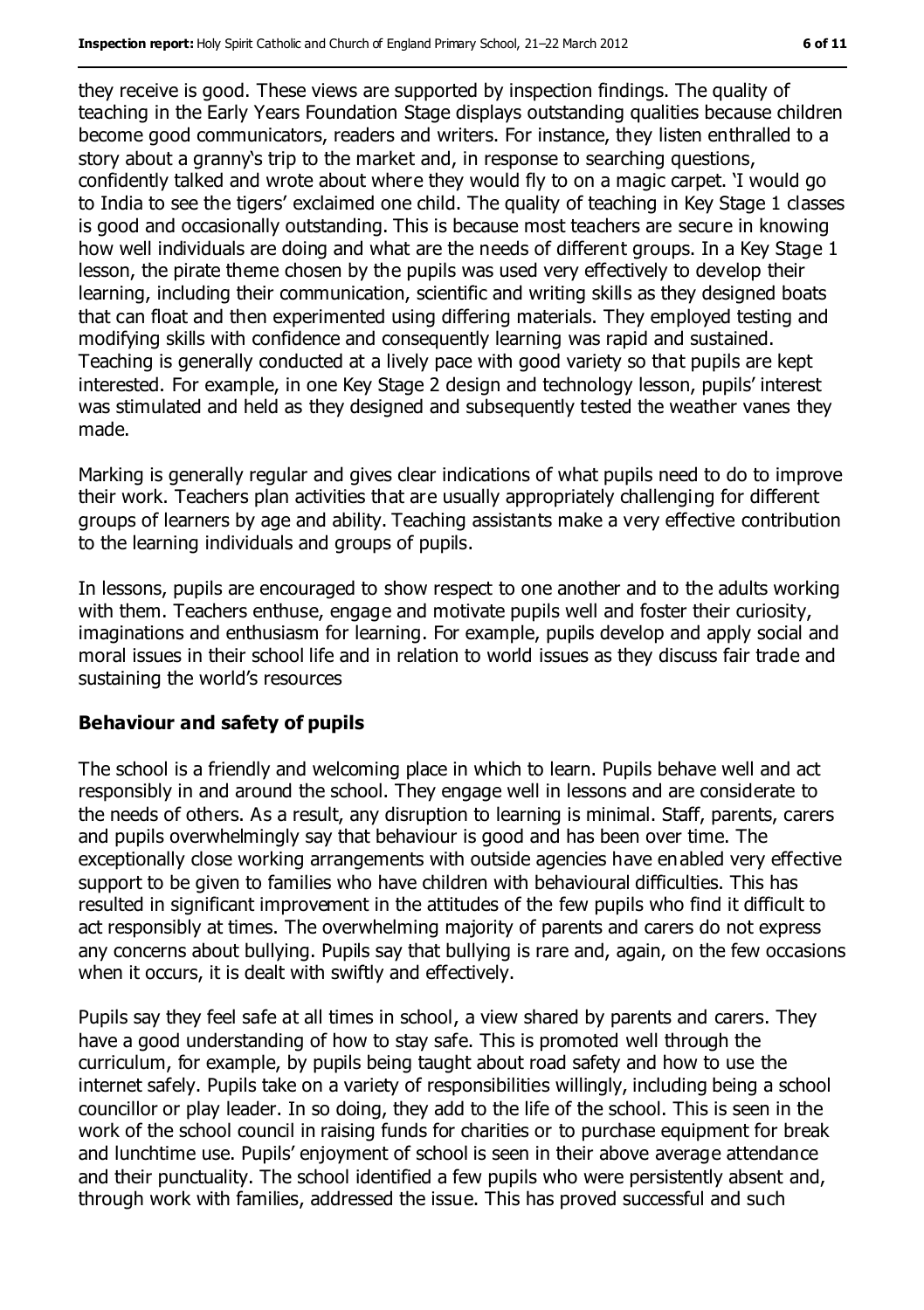absence is now minimal. Parents and carers are very appreciative of the care taken of their children while in school.

#### **Leadership and management**

The headteacher and deputy headteacher are passionate about providing pupils with a high quality education. Their ambitious vision for further development is shared by all involved in the life of the school. The governing body is supportive of the school and influential in shaping its direction. Good quality professional development has improved the quality of teaching and accelerated the progress made by pupils. Robust monitoring and evaluation procedures provide senior leaders with an accurate picture of the school's strengths and weaknesses. However, the role is not fully shared by all curriculum subject leaders. The information gained is used effectively to set priorities and plan for further development. The school's good track record since the last inspection gives it a strong capacity for further improvement.

Safeguarding arrangements are thorough and meet requirements. Training for all staff, particularly for child protection, is of good quality. The school promotes equality of opportunity for all pupils to be successful and tackles discrimination well. As a result, pupils' outcomes are positive and any unevenness between different groups is minimal. Outstanding engagement with parents and carers ensures they are very involved in their children's learning. The work of the parent liaison leader and the special needs coordinator are exemplary in building the confidence of families and in enabling each pupil to fully access all the school has to offer.

The good curriculum is enhanced by a variety of enrichment activities, including wellattended before-and after-school clubs. Visits to places of educational interest and opportunities to work with a variety of visitors extend pupils' skills and widen their horizons. Topic work has been introduced to provide opportunities for pupils to develop their literacy and numeracy skills in more meaningful contexts. However, teachers do not consistently provide enough opportunities for pupils to extend these skills across all subjects of the curriculum. In the Early Years Foundation Stage, curriculum planning for the outdoor area in their 'Forest Garden' very effectively builds upon learning that has taken place indoors and provides children with excellent opportunities to develop their investigative and imaginative skills.

The curriculum makes an exceptional contribution to pupils' spiritual, moral, social and cultural development. It is enhanced by many opportunities for pupils to develop an excellent understanding of the diversity in the religious beliefs of others and to learn about a wide range of cultures different to their own. They do this by using the first-hand experiences of the growing number of pupils and families from other cultures who attend the school and through very strong links established with schools in Poland, India and Bulgaria.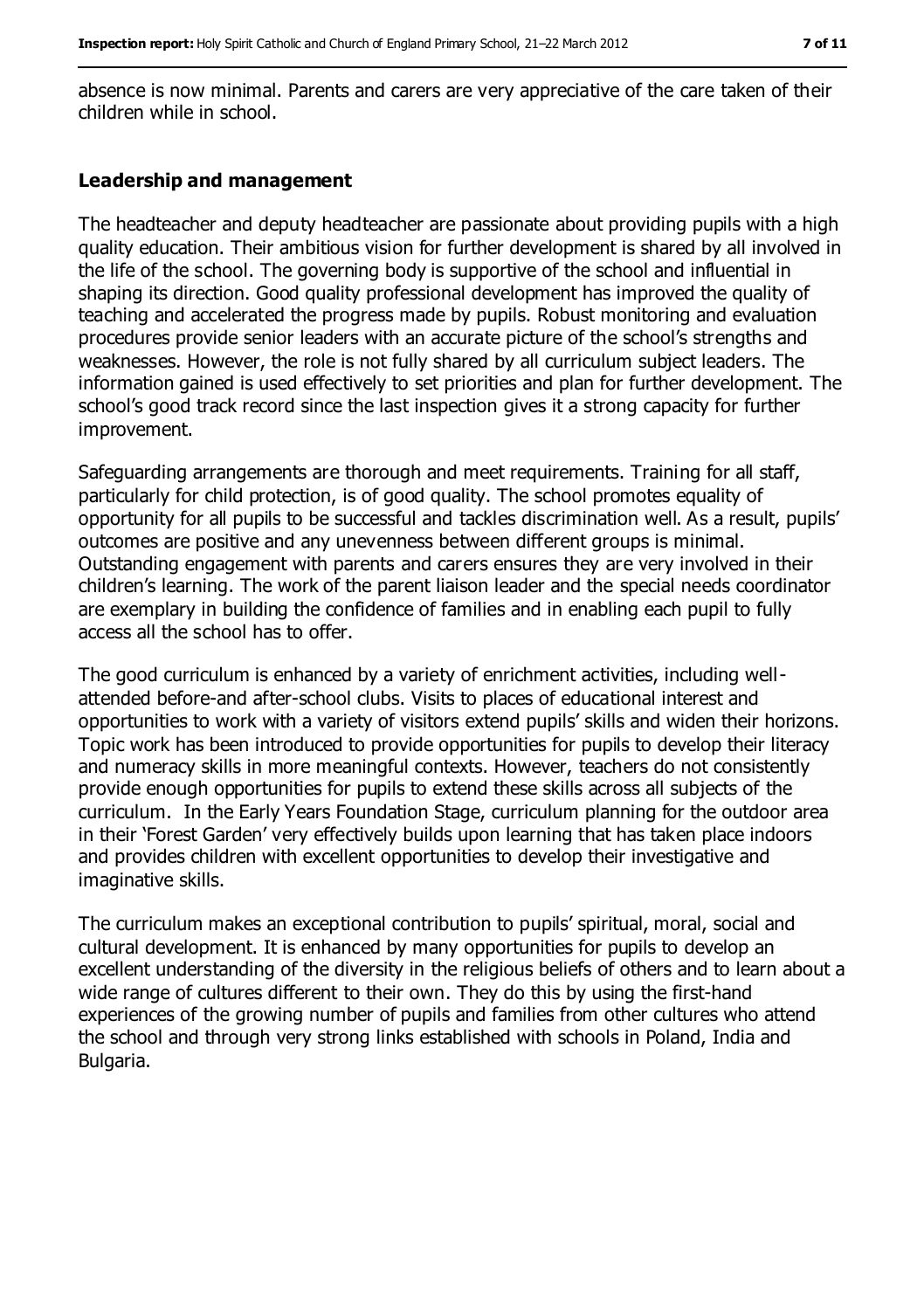# **Glossary**

## **What inspection judgements mean**

| Grade   | <b>Judgement</b> | <b>Description</b>                                                                                                                                                                                                            |
|---------|------------------|-------------------------------------------------------------------------------------------------------------------------------------------------------------------------------------------------------------------------------|
| Grade 1 | Outstanding      | These features are highly effective. An outstanding school<br>provides exceptionally well for all its pupils' needs.                                                                                                          |
| Grade 2 | Good             | These are very positive features of a school. A school that is<br>good is serving its pupils well.                                                                                                                            |
| Grade 3 | Satisfactory     | These features are of reasonable quality. A satisfactory school<br>is providing adequately for its pupils.                                                                                                                    |
| Grade 4 | Inadequate       | These features are not of an acceptable standard. An<br>inadequate school needs to make significant improvement in<br>order to meet the needs of its pupils. Ofsted inspectors will<br>make further visits until it improves. |

### **Overall effectiveness of schools**

|                       | Overall effectiveness judgement (percentage of schools) |      |                     |                   |
|-----------------------|---------------------------------------------------------|------|---------------------|-------------------|
| <b>Type of school</b> | <b>Outstanding</b>                                      | Good | <b>Satisfactory</b> | <b>Inadequate</b> |
| Nursery schools       | 46                                                      | 46   |                     |                   |
| Primary schools       |                                                         | 47   | 40                  |                   |
| Secondary schools     | 14                                                      | 38   | 40                  |                   |
| Special schools       | 28                                                      | 48   |                     |                   |
| Pupil referral units  | 15                                                      | 50   | 29                  |                   |
| All schools           |                                                         | 46   | 38                  |                   |

New school inspection arrangements have been introduced from 1 January 2012. This means that inspectors make judgements that were not made previously.

The data in the table above are for the period 1 September 2010 to 31 August 2011 and represent judgements that were made under the school inspection arrangements that were introduced on 1 September 2009. These data are consistent with the latest published official statistics about maintained school inspection outcomes (see [www.ofsted.gov.uk\)](../AppData/Local/Microsoft/Windows/Temporary%20Internet%20Files/Content.IE5/WY203F5T/www.ofsted.gov.uk).

The sample of schools inspected during 2010/11 was not representative of all schools nationally, as weaker schools are inspected more frequently than good or outstanding schools.

Primary schools include primary academy converters. Secondary schools include secondary academy converters, sponsor-led academies and city technology colleges. Special schools include special academy converters and non-maintained special schools.

Percentages are rounded and do not always add exactly to 100.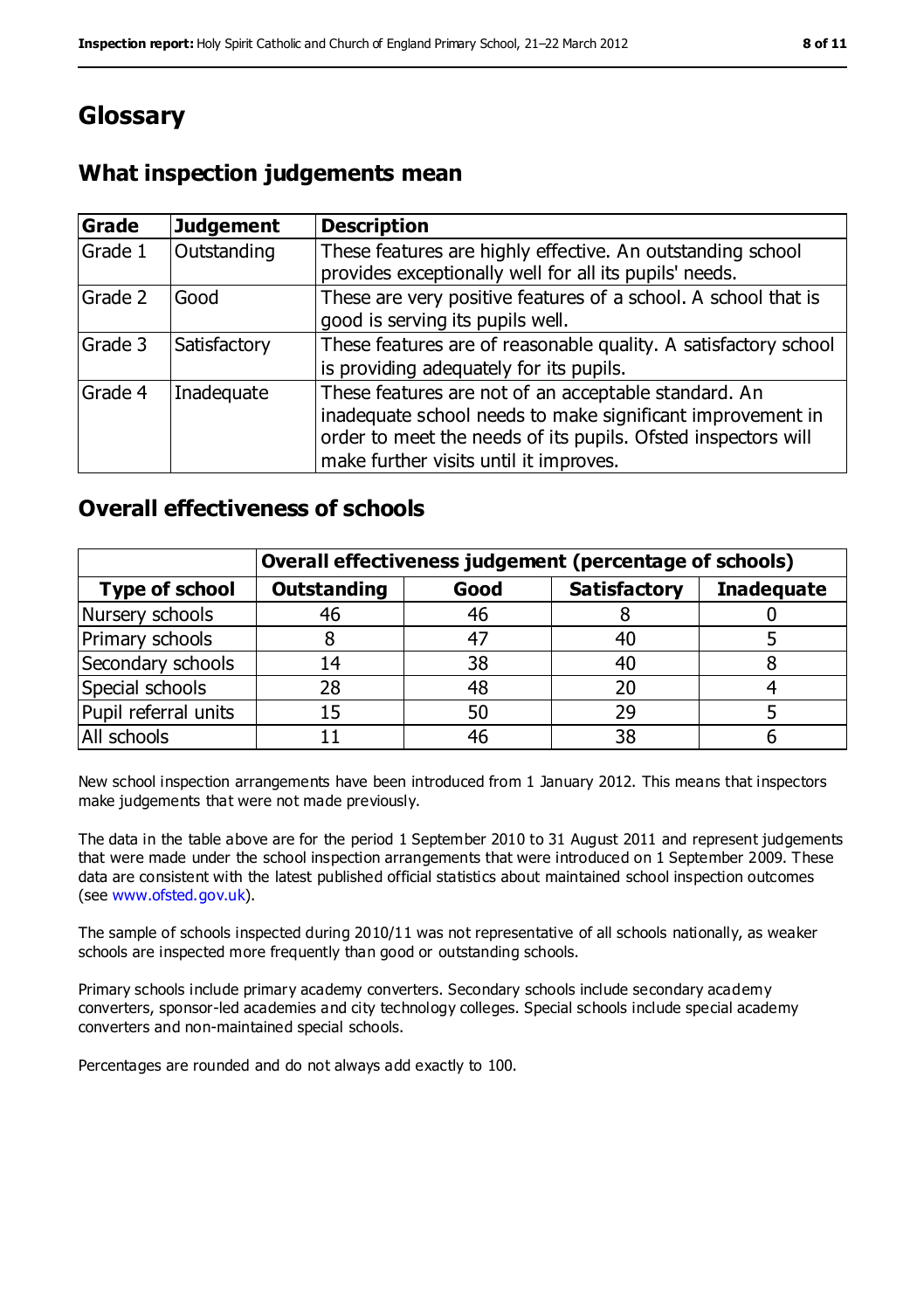# **Common terminology used by inspectors**

| Achievement:                  | the progress and success of a pupil in their learning and<br>development taking account of their attainment.                                                                                                           |
|-------------------------------|------------------------------------------------------------------------------------------------------------------------------------------------------------------------------------------------------------------------|
| Attainment:                   | the standard of the pupils' work shown by test and<br>examination results and in lessons.                                                                                                                              |
| Behaviour                     | how well pupils behave in lessons, with emphasis on their<br>attitude to learning. Pupils' punctuality to lessons and their<br>conduct around the school.                                                              |
| Capacity to improve:          | the proven ability of the school to continue improving based<br>on its self-evaluation and what the school has accomplished<br>so far and on the quality of its systems to maintain<br>improvement.                    |
| Leadership and<br>management: | the contribution of all the staff with responsibilities, not just<br>the governors and headteacher, to identifying priorities,<br>directing and motivating staff and running the school.                               |
| Learning:                     | how well pupils acquire knowledge, develop their<br>understanding, learn and practise skills and are developing<br>their competence as learners.                                                                       |
| Overall effectiveness:        | inspectors form a judgement on a school's overall<br>effectiveness based on the findings from their inspection of<br>the school.                                                                                       |
| Progress:                     | the rate at which pupils are learning in lessons and over<br>longer periods of time. It is often measured by comparing<br>the pupils' attainment at the end of a key stage with their<br>attainment when they started. |
| Safety                        | how safe pupils are in school, including in lessons; and their<br>understanding of risks. Pupils' freedom from bullying and<br>harassment. How well the school promotes safety, for<br>example e-learning.             |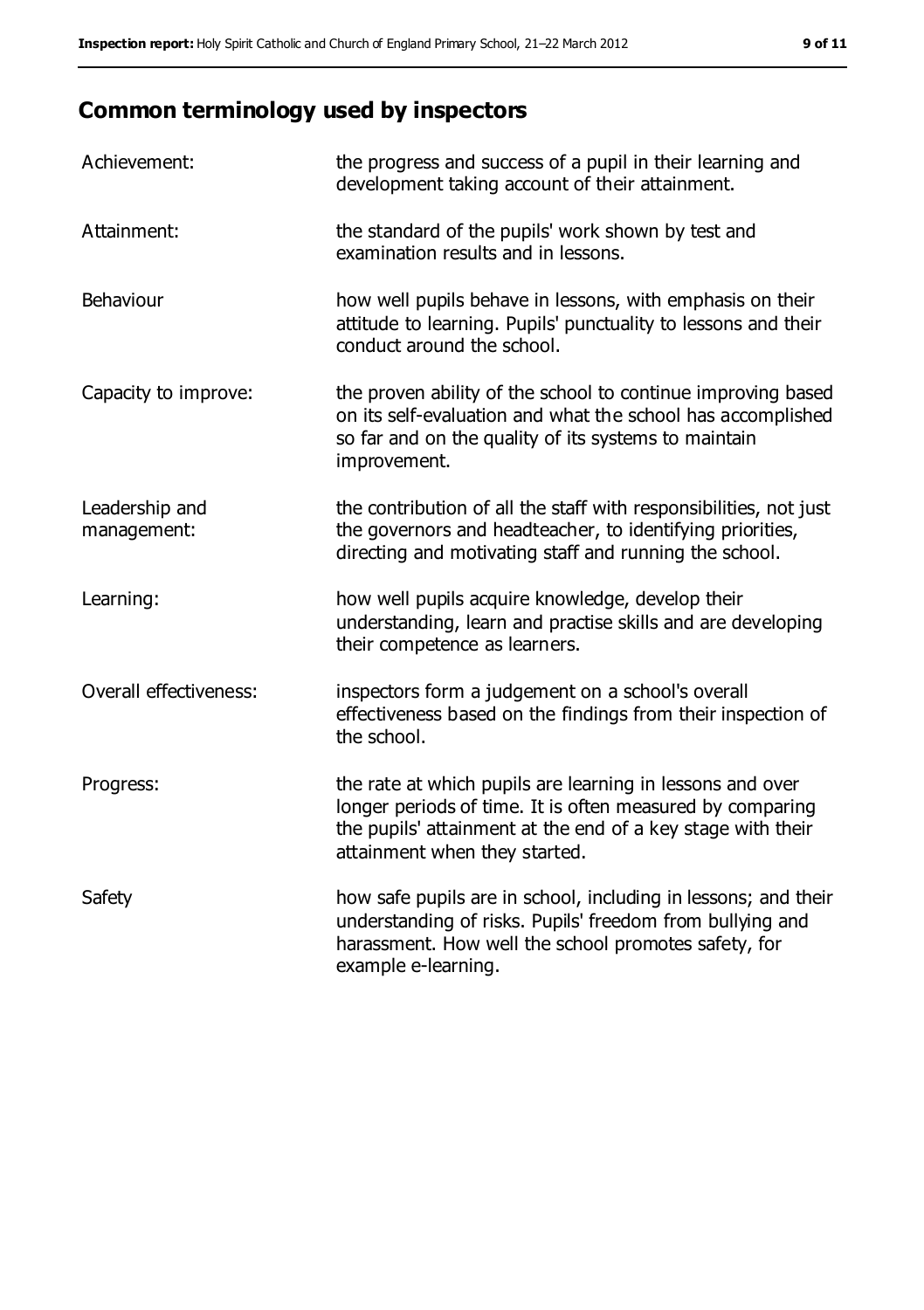#### **This letter is provided for the school, parents and carers to share with their children. It describes Ofsted's main findings from the inspection of their school.**



23 March 2012

Dear Pupils

#### **Inspection of Holy Spirit Catholic and Church of England Primary School, Leasowe CH46 2RP**

Thank you so much for helping us during our visit. We enjoyed meeting and talking with so many of you. You are right to be proud of your school. It is a good school that takes very good care of you and helps you to achieve well. It was pleasing to hear that you feel safe in school and are confident that the staff will give you help when you need it. We were impressed with your responsible attitude and the way the play leaders and school councillors, in particular, consider the feelings of others well. We read the comments made by your parents and carers. The vast majority were very pleased with all that your teachers do to help you to learn and enjoy school. Please thank them for taking the time to write to us.

Many of you talked about how lessons are fun and interesting and it was good to see how well you worked in many of your lessons, concentrating hard and enjoying all of the different activities the school puts on for you after school. We were very interested to hear you talk about how much you enjoy the topics you study. It is clear that the leaders and managers, together with the governing body and all staff, have worked hard to make the school an enjoyable place for you to learn.

Your headteacher and deputy headteacher and all the school leaders are determined to continue to improve your school so that you all do as well as you possibly can. To do this, we have asked teachers to give you further opportunities to extend your reading, writing, communication and mathematical skills in all your lessons. We have also asked that staff are fully involved in reviewing the quality of the teaching you receive in all the subjects you study.

We hope you will play your part by continuing to work hard and to do your best to make your school even better.

Yours sincerely

Clare Henderson Lead inspector